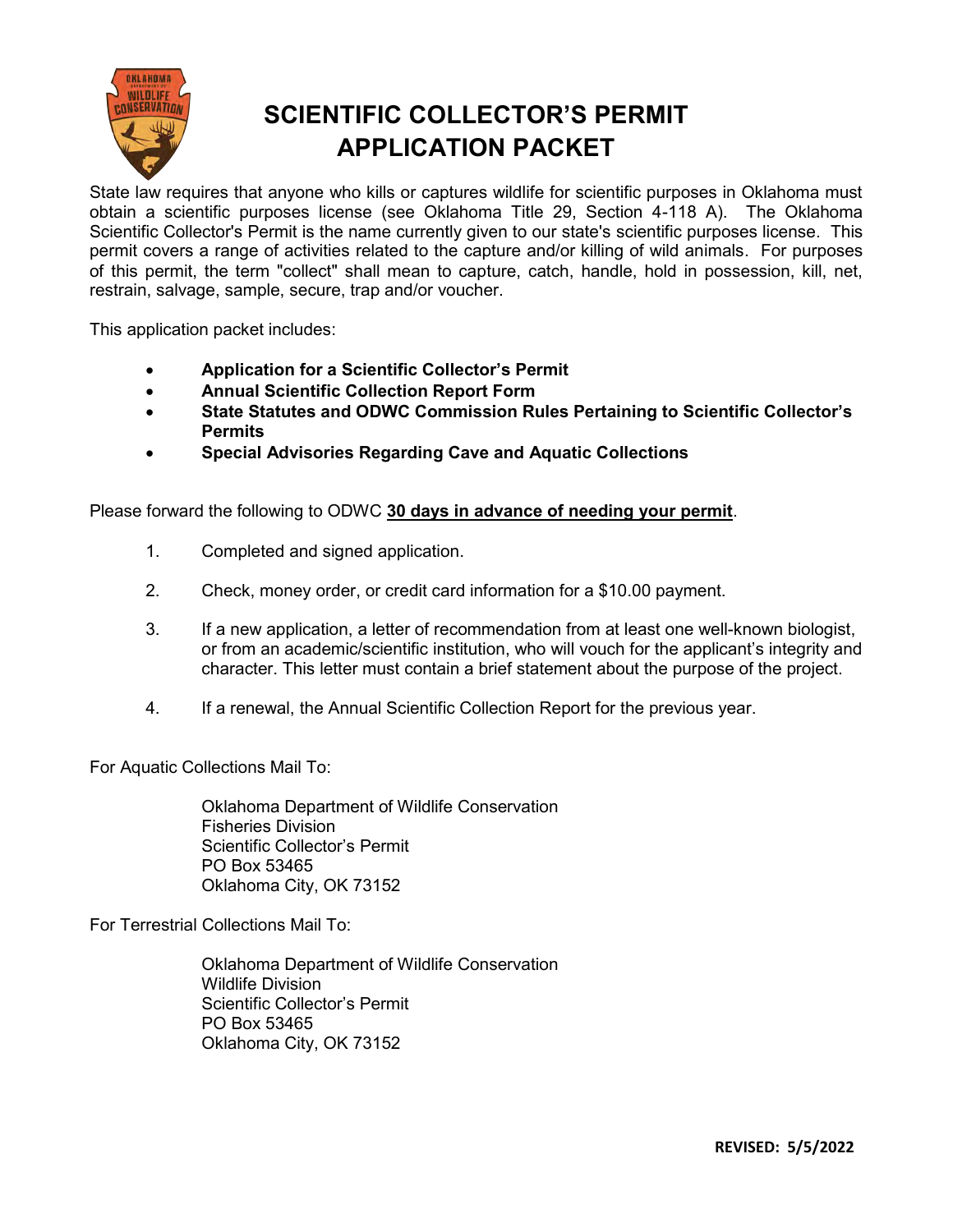# **Scientific Collector's Permit Application Instructions**

### **Valid Dates:**

An Oklahoma Scientific Collector's Permit is valid for up to one calendar year (January 1 through December 31). Your permit is valid from the date that it is issued through the end of that calendar year.

### **Permission to Collect:**

A Scientific Collector's Permit authorizes the permit holder to collect wildlife species within the state of Oklahoma, but it **does not provide authority to enter onto public or private property for collection purposes**. You must obtain verbal or written permission to collect wildlife on **both** private property (from the landowner or lessee) and public property (manager or representative of the federal, state or local agency). Please note that as of 2011 all individuals over the age of 18 must possess a **Conservation Passport,** a hunting license or a fishing license before they can enter a wildlife management area that is owned by the Oklahoma Department of Wildlife Conservation (OS Title 29- 4-138). A list of applicable areas can be found at wildlifedepartment.com.

### **Capture or Possession of Wildlife:**

A license or permit is required of anyone who captures or holds in possession fish or wildlife in Oklahoma (OS 29: 4-110 A and 29: 4-112 A). A Scientific Collector's Permit is required to authorize the capture and temporary possession of animals that are used in capture/mark/release studies (e.g. the mist-netting and banding of birds or bats).

### **Completing the Application Form:**

- 1. **Applicant Information:** Include name, phone number, sponsoring institution, email, address, driver's license number, date of birth, height, and eye color.
- 2. **Justification:** Provide your educational and biological training such as degrees held and describe the research objective. Please attach a copy of your research proposal if it involves endangered or closed-season species.
- 3. **Collection Purpose:** Specify your purpose(s) for collecting wildlife in Oklahoma by checking one or more of the boxes that apply. If you check the "other" category, please specify the purpose in the blank space provided.
- 4. **Federal Permit**: In addition to a state permit, a federal permit is required to handle, capture, or voucher migratory birds and/or federally endangered or threatened wildlife. Please contact the U.S. Fish and Wildlife Service's Tulsa Field office at (918) 382-4500 if you need federal permit information.
- 5. **Location:** List the counties in which you will be collecting and any applicable state wildlife management areas. For aquatic collections, list the specific water body or water bodies in which you will be collecting. Be as specific as possible. You must submit a more detailed justification for statewide requests. If planning to collect on ODWC managed lands, you must obtain permission to collect from the area biologist at least two weeks in advance.
- 6. **Species:** List all of the species/taxa that will be handled or collected, the method of collection, the anticipated numbers that will be collected and the disposition of these animals. If working with a large number of species, you may list higher taxonomic groups such as genera, families or orders but note that all individual species must be documented on the annual collection report. Any species that is classified as threatened, endangered or protected by a closed season and that might be collected must be listed individually (see information on pages 10 & 11). Attach additional sheets if necessary.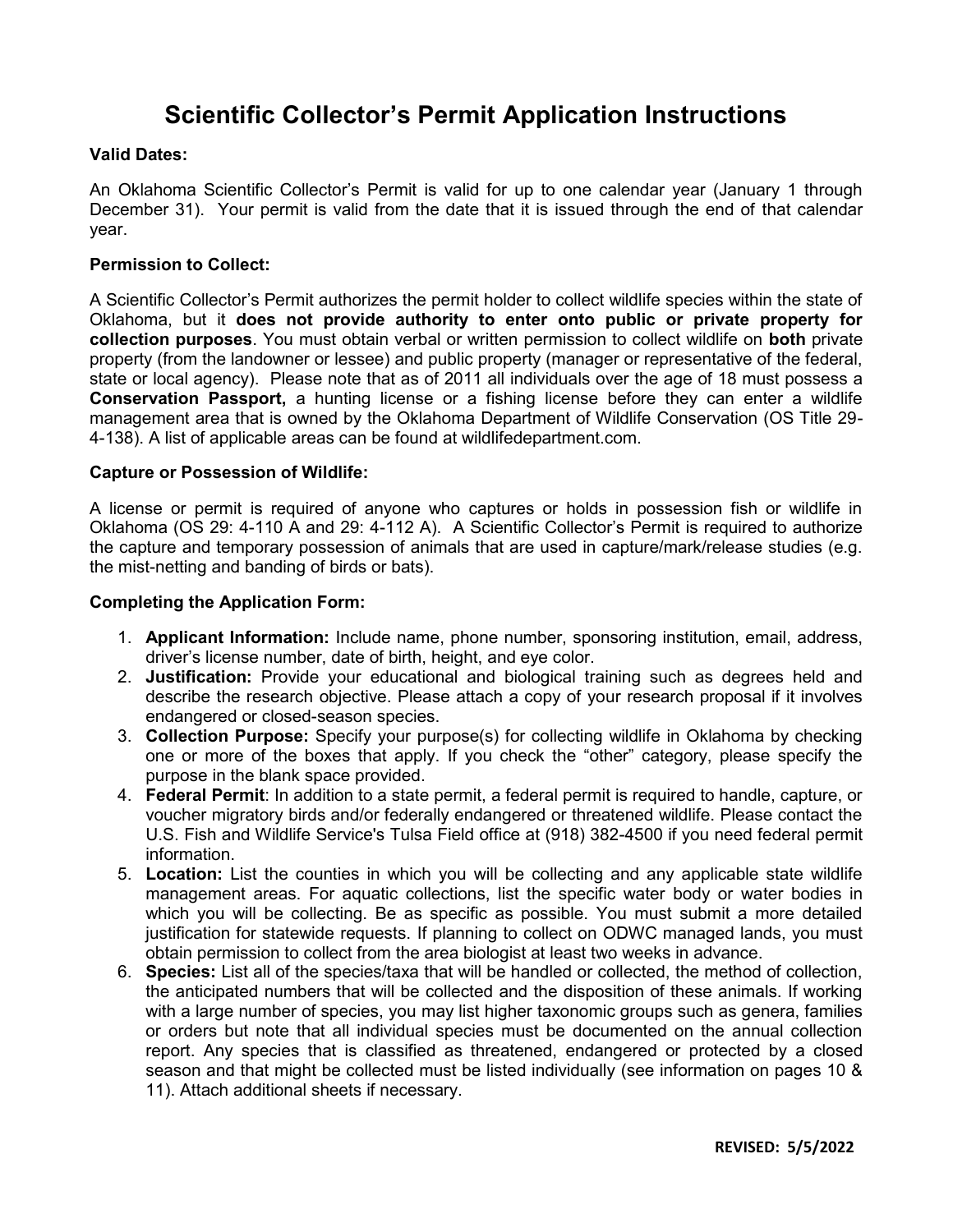|              |                                                                                                                 | <b>Application for Scientific Collector's Permit</b><br><b>Oklahoma Department of Wildlife Conservation</b> |                                            | <b>DEPARTMENT USE ONLY</b><br>Permit # _____________________<br>Issue Date _________________<br>Renewal: Yes _______ No ______<br>Approval: New York Change of the Approval Change of the Approval Change of the Approval Change of the Approval |
|--------------|-----------------------------------------------------------------------------------------------------------------|-------------------------------------------------------------------------------------------------------------|--------------------------------------------|--------------------------------------------------------------------------------------------------------------------------------------------------------------------------------------------------------------------------------------------------|
| FEE: \$10.00 |                                                                                                                 |                                                                                                             |                                            | <b>Division Chief</b>                                                                                                                                                                                                                            |
|              | Check Enclosed (payable to the Oklahoma Department of Wildlife Conservation)                                    |                                                                                                             |                                            |                                                                                                                                                                                                                                                  |
|              | <b>Discover</b>                                                                                                 |                                                                                                             | Expiration Date: _________________________ |                                                                                                                                                                                                                                                  |
|              | *Please allow 2-4 weeks for processing<br>*Permit expires at the end of each calendar year                      |                                                                                                             |                                            |                                                                                                                                                                                                                                                  |
|              | DEPARTMENT USE ONLY - SPECIFIC PERMIT RESTRICTIONS/CONDITIONS                                                   |                                                                                                             |                                            |                                                                                                                                                                                                                                                  |
|              | 1. Applicant Information: (Please Type or Print)                                                                |                                                                                                             |                                            |                                                                                                                                                                                                                                                  |
|              |                                                                                                                 |                                                                                                             |                                            |                                                                                                                                                                                                                                                  |
|              |                                                                                                                 |                                                                                                             |                                            |                                                                                                                                                                                                                                                  |
|              |                                                                                                                 |                                                                                                             |                                            |                                                                                                                                                                                                                                                  |
|              |                                                                                                                 |                                                                                                             |                                            |                                                                                                                                                                                                                                                  |
|              |                                                                                                                 |                                                                                                             |                                            |                                                                                                                                                                                                                                                  |
|              |                                                                                                                 |                                                                                                             |                                            |                                                                                                                                                                                                                                                  |
|              | 2. Justification: Briefly state educational and biological training (include degrees held):                     |                                                                                                             |                                            |                                                                                                                                                                                                                                                  |
|              |                                                                                                                 |                                                                                                             |                                            |                                                                                                                                                                                                                                                  |
|              | Briefly describe the research objective. If collecting protected species, please attach your research proposal. |                                                                                                             |                                            |                                                                                                                                                                                                                                                  |
|              |                                                                                                                 |                                                                                                             |                                            |                                                                                                                                                                                                                                                  |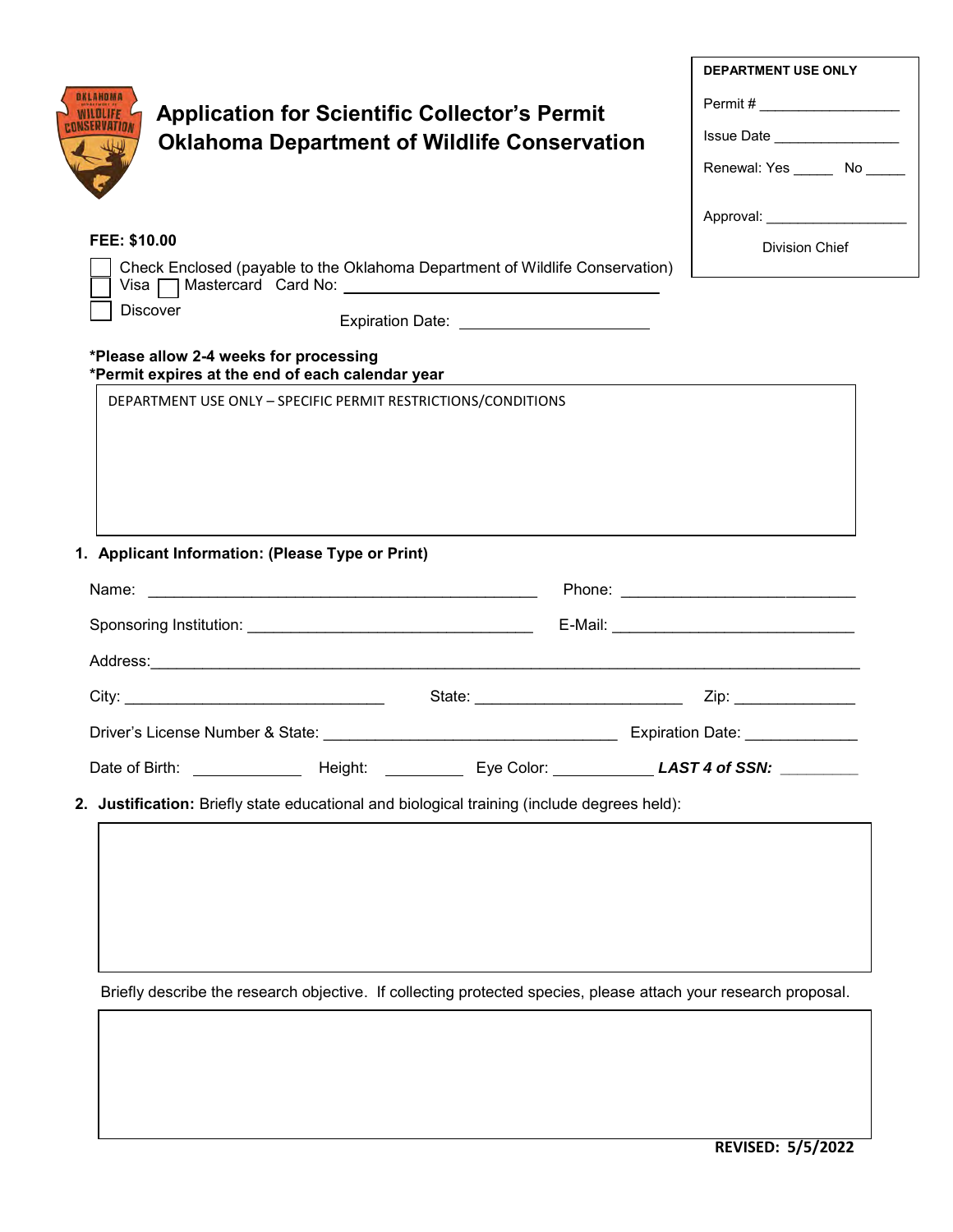# **3. Collection Purpose:**

- -

□ Scientific Research □ Biological monitoring □ Educational<br>□ Museum Collection □ Environmental Surveying □ Other (specify): \_ □ Environmental Surveying

**4. Federal Permit:** An additional federal permit is required to handle, capture, or voucher migratory birds and / or federally endangered or threatened wildlife.

Federal Permit Number if applicable

**5. Location:** Identify the county or counties and/or specific water body where collection will occur; you must attach justification for "statewide" requests.

| Counties | Water bodies / Watersheds |
|----------|---------------------------|
|          |                           |
|          |                           |
|          |                           |
|          |                           |
|          |                           |
|          |                           |
|          |                           |
|          |                           |

**Please Note: If you intend to perform collection activities on ODWC wildlife management areas, you must obtain prior permission (preferably two weeks in advance) from the area biologist.** (Contact information for each area is listed on ODWC's website.

- If you do not possess a valid hunting or fishing license, access to some Wildlife Management Areas requires the purchase of a Conservation Passport. A Scientific Collector's Permit is not equivalent to a hunting or fishing license and does not exempt you from the need to purchase a Conservation Passport. Consult with the WMA Biologist to determine if a Conservation Passport is needed.
- **6. Species:** List the species that will be handled or collected during this study, the method of collection, anticipated numbers and the disposition (see codes). Attach additional sheets if necessary. If working with a large number of species, you may list higher taxonomic units such as family or order; however, all individual species that are collected must be documented on the annual collection report regardless of their disposition. **Any species with a closed season (including threatened and endangered species) that may be collected must be listed below (refer to the attached instruction sheet pages 10 & 11 for the current** list). For additional information about the collection of bat species, contact [Melynda.hickman@odwc.ok.gov](mailto:Melynda.hickman@odwc.ok.gov)

**Disposition Codes**: Release at point of capture (R), Release with mark/tag (RT), Deposit in museum collection (M), Hold in captivity (H), Kill for study purposes (K)

| Species/Taxa (Common or<br>Scientific Name(s)) | Method of Capture | Anticipated Number of<br>Specimens to be Caught | Disposition |
|------------------------------------------------|-------------------|-------------------------------------------------|-------------|
|                                                |                   |                                                 |             |
|                                                |                   |                                                 |             |
|                                                |                   |                                                 |             |
|                                                |                   |                                                 |             |
|                                                |                   |                                                 |             |
|                                                |                   |                                                 |             |
|                                                |                   |                                                 |             |
|                                                |                   |                                                 |             |

If depositing specimens in a museum please specify the museum: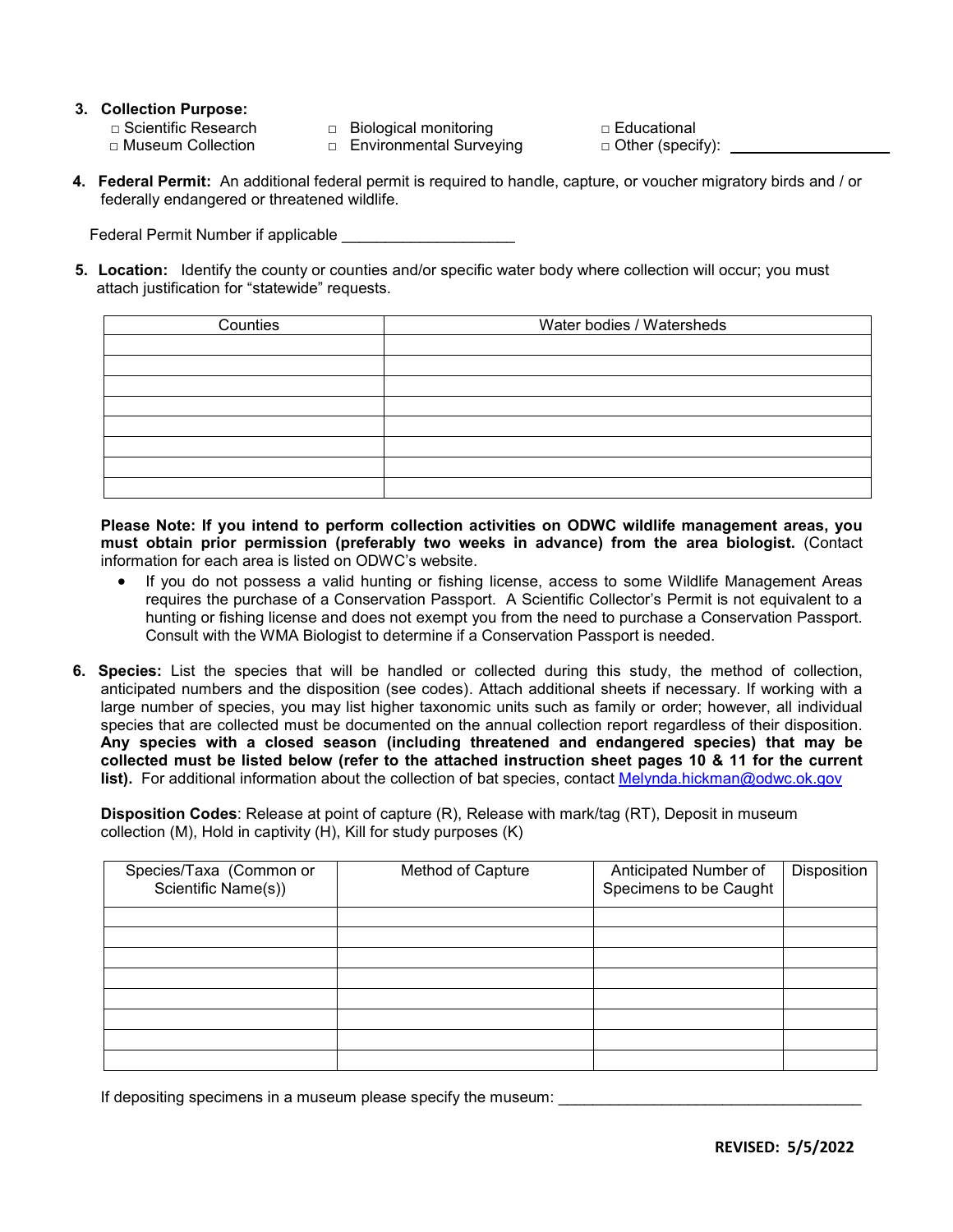**7. Signature:** This permit does not authorize the holder to collect wildlife with firearms, bows and arrows or fish with hook and line without a legal Oklahoma hunting and/or fishing license. This permit also does not allow you to access private property. Landowner permission is always required to access private lands.

I, the undersigned applicant, do hereby certify that the statements made in this application are true and correct, and that I will in no way abuse the privileges granted under this permit.

I agree to conform to all rules and regulations promulgated by the Oklahoma Department of Wildlife Conservation.

I understand that for purposes of this permit, "collect" shall mean any attempt to capture, catch, handle, hold in possession, kill, net, restrain, salvage, sample, secure, trap, and/or voucher any wildlife species.

I understand that under this permit I am authorized to transport vouchered specimens out of state; however, a no-cost import/export permit is required to transport live wildlife or their eggs out of state.

I also understand that I am not permitted to secure any specimens on public or private lands without prior approval from the land owner or a representative of the land management agency.

I have full knowledge of the fact that I am not permitted to sell, offer to sell, or have in my possession for sale any specimen taken.

### **Signature of Applicant:** \_\_\_\_\_\_\_\_\_\_\_\_\_\_\_\_\_\_\_\_\_\_\_\_\_\_\_\_\_\_\_\_\_\_\_\_\_\_\_\_\_\_\_\_\_\_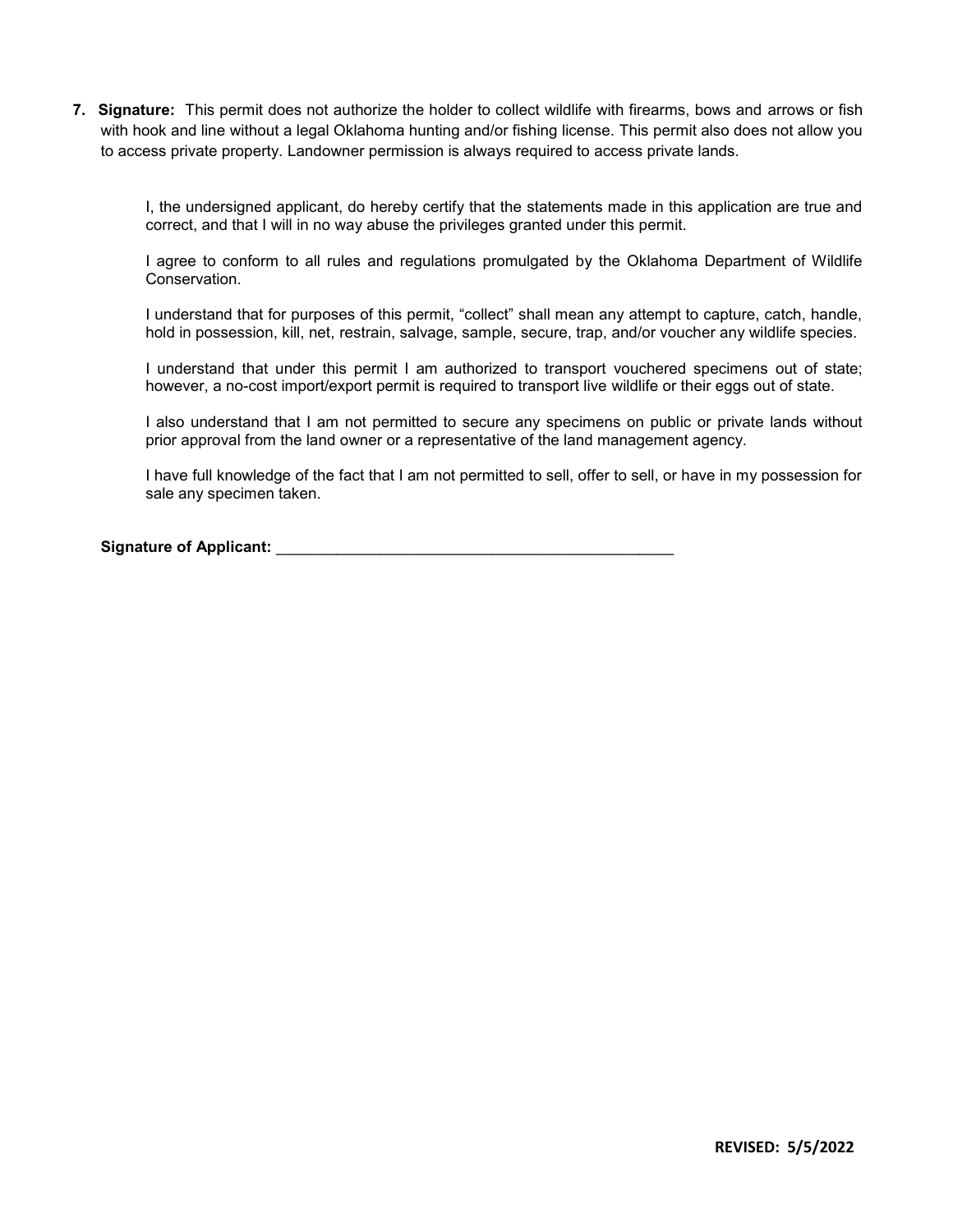|         | <b>ANNUAL SCIENTIFIC COLLECTION REPORT</b><br>Oklahoma Department of Wildlife Conservation<br><b>Fisheries Division or Wildlife Division</b><br><b>ATTN: Annual Scientific Collection Report</b><br>PO Box 53465<br>Oklahoma City, OK 73152 |                             |
|---------|---------------------------------------------------------------------------------------------------------------------------------------------------------------------------------------------------------------------------------------------|-----------------------------|
| Name    |                                                                                                                                                                                                                                             | <b>PERMIT NUMBER</b>        |
| Address |                                                                                                                                                                                                                                             | <b>PERMIT YEAR</b>          |
|         |                                                                                                                                                                                                                                             | * I plan to renew my permit |

State Law (OS Title 29: 4-118 Part E) requires a report of your collection activity during each calendar year. Failure to report collection activity is justification for revocation of your permit or denial of future permit applications. In accordance with this law, we require, as relevant information, that the Annual Scientific Collection Report contain an accounting of all animals that were captured or restrained regardless of their final disposition. Therefore, **the collection report is not limited to those animals that are killed, but also includes animals that were captured or held in temporary possession.** If no activities were conducted, indicate NONE on the form.

If you plan to renew your permit, please return this form with your renewal application and \$10.00 fee. If you do not plan to renew your permit, your collection report is due to ODWC by March 1<sup>st</sup> of the following calendar year. Collection data can also be submitted electronically to [anthony.rodger@odwc.ok](mailto:curtis.tackett@odwc.ok.gov).gov for aquatic collections and [mark.howery@odwc.ok.gov](mailto:mark.howery@odwc.ok.gov) for terrestrial collections.

The Annual Scientific Collection Report form is divided into three sections in order to collect relevant data for each species in relation to its status and rarity.

- **Part A** addresses species that require a federal permit (migratory birds and federally threatened or endangered species)
- **Part B** addresses species of conservation interest. These species are listed in Appendix 1.
- **Part C** addresses relatively common or widespread species that are not addressed in Parts A or B.

### **Part A**

If you captured/netted migratory birds and/or federally-listed threatened or endangered species in accordance with a federal permit, a copy of your federal report may be used to comply with the state reporting requirement. If a copy of the federal permit is not provided, include your information below in Part B.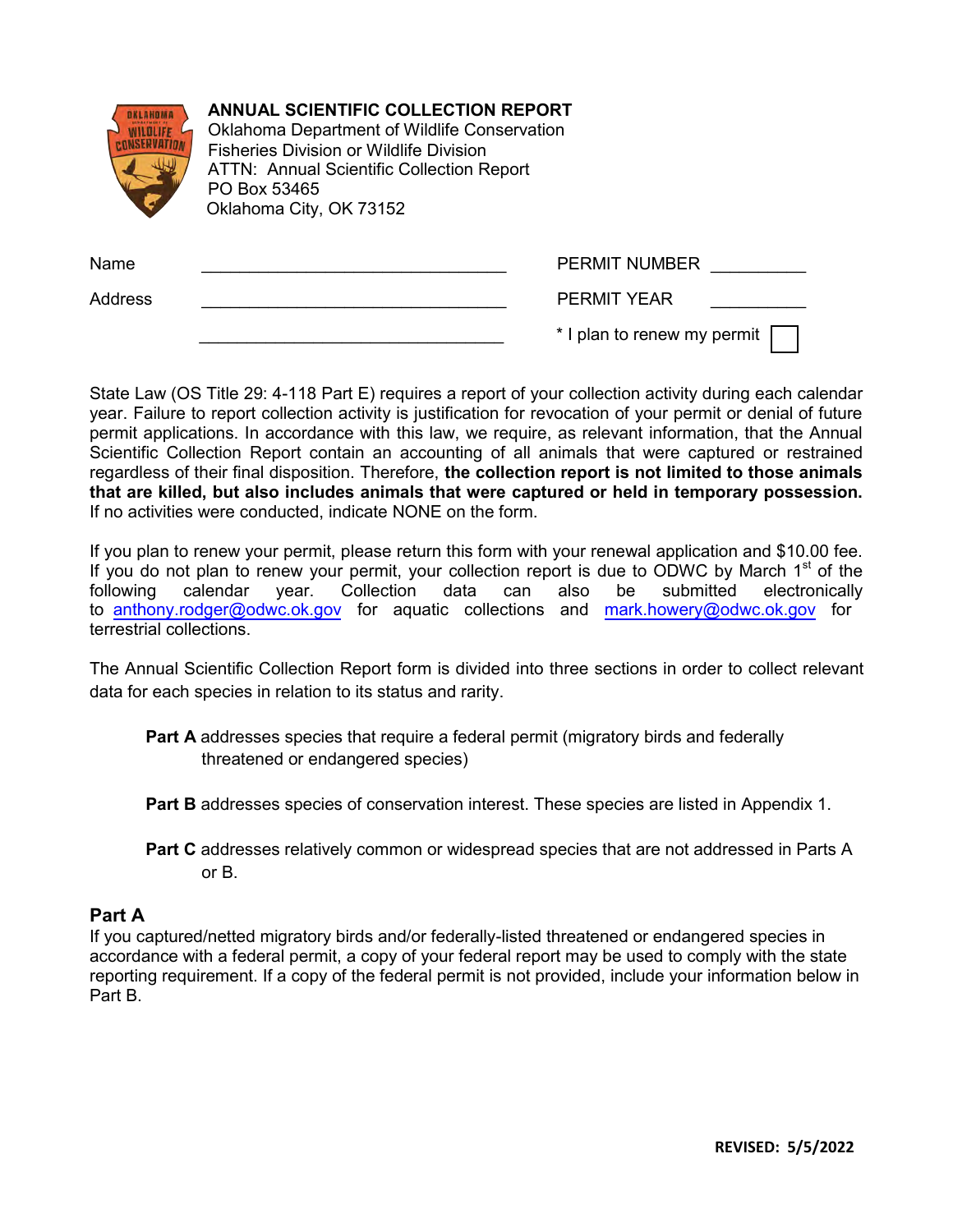# **Part B**

If you captured any species listed in **Appendix 1,** fill out the table below for each **individual**. Please include the specific location and county of collection. For aquatic species, include the name of the stream or river, where applicable. Attach additional sheets as needed.

| <b>Common or Scientific</b><br><b>Name of Each Species</b> | Location - Latitude/Longitude or GPS<br><b>Coordinates; Legal Description or<br/>Directions from nearest Town;</b><br><b>Include County and Waterbody</b> | <b>Collection</b><br><b>Date</b> | Gender (M,<br>F, Unk) and<br>Age (Adult /<br>Juv.) | <b>Disposition</b><br>(e.g.<br>released,<br>preserved) |
|------------------------------------------------------------|-----------------------------------------------------------------------------------------------------------------------------------------------------------|----------------------------------|----------------------------------------------------|--------------------------------------------------------|
|                                                            |                                                                                                                                                           |                                  |                                                    |                                                        |
|                                                            |                                                                                                                                                           |                                  |                                                    |                                                        |
|                                                            |                                                                                                                                                           |                                  |                                                    |                                                        |
|                                                            |                                                                                                                                                           |                                  |                                                    |                                                        |
|                                                            |                                                                                                                                                           |                                  |                                                    |                                                        |
|                                                            |                                                                                                                                                           |                                  |                                                    |                                                        |
|                                                            |                                                                                                                                                           |                                  |                                                    |                                                        |
|                                                            |                                                                                                                                                           |                                  |                                                    |                                                        |
|                                                            |                                                                                                                                                           |                                  |                                                    |                                                        |
|                                                            |                                                                                                                                                           |                                  |                                                    |                                                        |
|                                                            |                                                                                                                                                           |                                  |                                                    |                                                        |
|                                                            |                                                                                                                                                           |                                  |                                                    |                                                        |
|                                                            |                                                                                                                                                           |                                  |                                                    |                                                        |
|                                                            |                                                                                                                                                           |                                  |                                                    |                                                        |
|                                                            |                                                                                                                                                           |                                  |                                                    |                                                        |
|                                                            |                                                                                                                                                           |                                  |                                                    |                                                        |
|                                                            |                                                                                                                                                           |                                  |                                                    |                                                        |
|                                                            |                                                                                                                                                           |                                  |                                                    |                                                        |
|                                                            |                                                                                                                                                           |                                  |                                                    |                                                        |
|                                                            |                                                                                                                                                           |                                  |                                                    |                                                        |
|                                                            |                                                                                                                                                           |                                  |                                                    |                                                        |
|                                                            |                                                                                                                                                           |                                  |                                                    |                                                        |
|                                                            |                                                                                                                                                           |                                  |                                                    |                                                        |
|                                                            |                                                                                                                                                           |                                  |                                                    |                                                        |

**REVISED: 5/5/2022**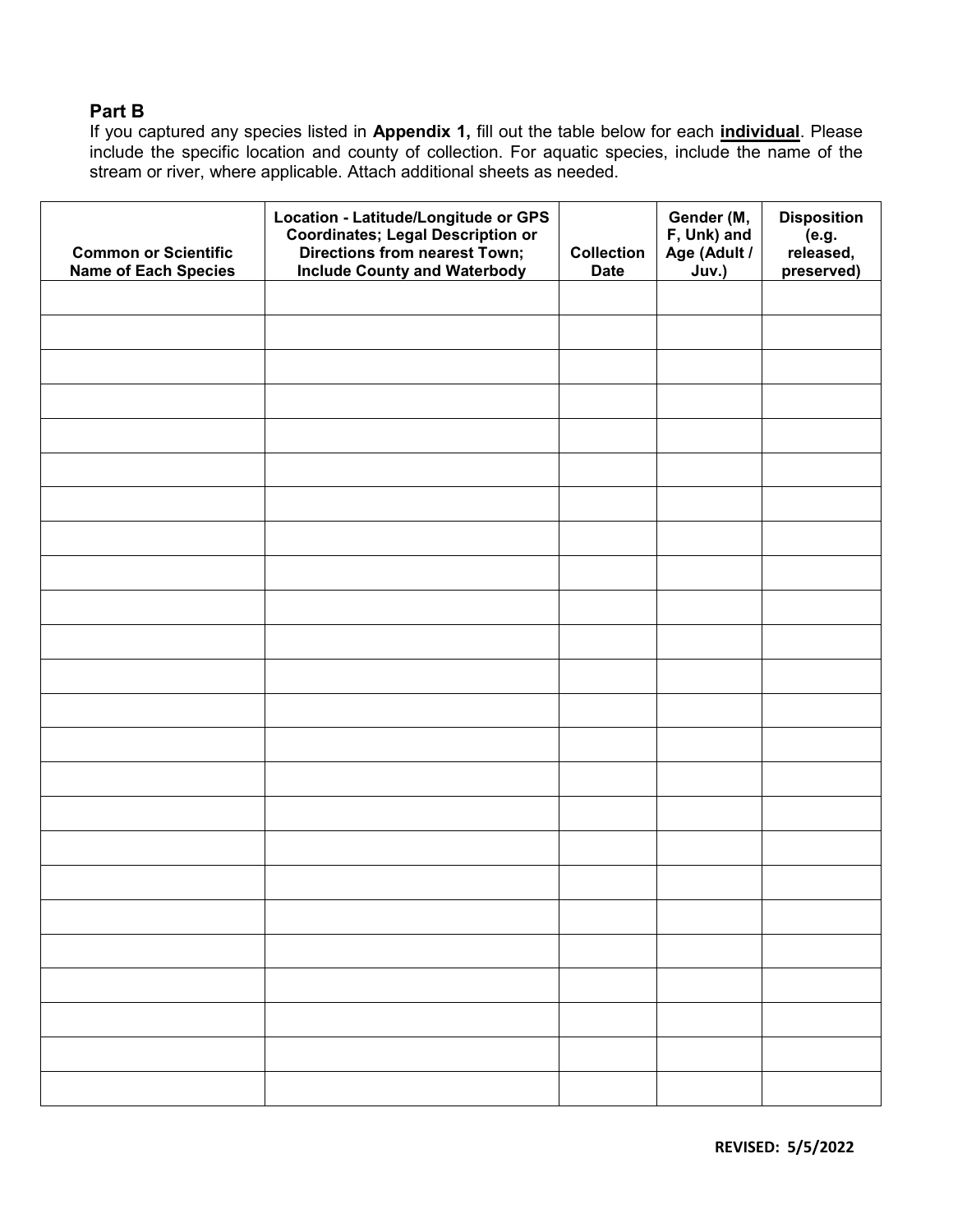# **Part C**

If you captured individuals of common species not listed in **Appendix 1**, fill out the table below for each **species**. Attach additional sheets as needed.

| <b>County Where Collected &amp; Water Body</b> | <b>Collection</b>                     |          |             |      |                         |
|------------------------------------------------|---------------------------------------|----------|-------------|------|-------------------------|
|                                                | Month)                                | M        | $\mathsf F$ | Unk. | <b>Total</b>            |
|                                                |                                       |          |             |      |                         |
|                                                |                                       |          |             |      |                         |
|                                                |                                       |          |             |      |                         |
|                                                |                                       |          |             |      |                         |
|                                                |                                       |          |             |      |                         |
|                                                |                                       |          |             |      |                         |
|                                                |                                       |          |             |      |                         |
|                                                |                                       |          |             |      |                         |
|                                                |                                       |          |             |      |                         |
|                                                |                                       |          |             |      |                         |
|                                                |                                       |          |             |      |                         |
|                                                |                                       |          |             |      |                         |
|                                                |                                       |          |             |      |                         |
|                                                |                                       |          |             |      |                         |
|                                                |                                       |          |             |      |                         |
|                                                |                                       |          |             |      |                         |
|                                                |                                       |          |             |      |                         |
|                                                |                                       |          |             |      |                         |
|                                                |                                       |          |             |      |                         |
|                                                |                                       |          |             |      |                         |
|                                                |                                       |          |             |      |                         |
|                                                |                                       |          |             |      |                         |
|                                                |                                       |          |             |      |                         |
|                                                |                                       |          |             |      |                         |
|                                                | Where Collected (for aquatic species) | Date (or |             |      | <b>Number Collected</b> |

\_\_\_\_\_\_\_\_\_\_\_\_\_\_\_\_\_\_\_\_\_\_\_\_\_\_\_\_\_\_\_\_\_\_\_\_\_\_\_\_\_\_\_\_\_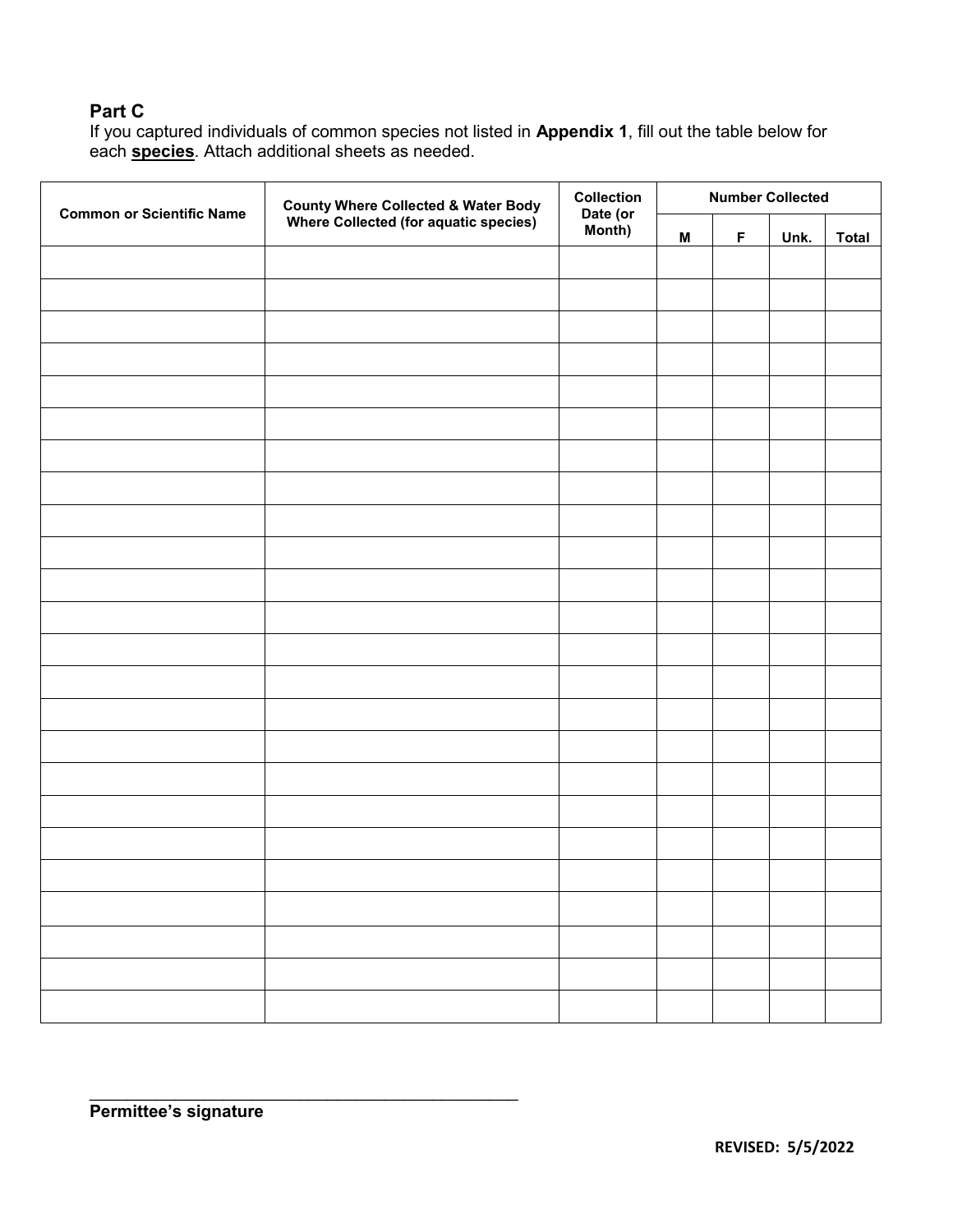### **Appendix 1.**

The following species are of conservation interest in Oklahoma and require individual reporting on the Annual Collection Report for the Scientific Collector's Permit.

### **Amphibians:**

Three-toed Amphiuma (*Amphiuma tridactylum*) Western Lesser Siren (*Siren intermedia netting*) Ringed Salamander (*Ambystoma annulatum*) Mole Salamander (*Ambystoma talpoideum*) Ouachita Dusky Salamander (*Desmognathus brimleyorum*) Cave Salamander (*Eurycea lucifuga*) Grotto Salamander (*Eurycea* (*Typhlotriton*) *spelaeus*)

Oklahoma Salamander (*Eurycea tynerensis*)

# **Reptiles:**

Alligator Snapping Turtle (*Macrochelys temminckii*) Western Chicken Turtle (*Deirochelys reticularia*) Northern Map Turtle (*Graptemys geographica*) American Alligator (*Alligator mississippiensis*) Texas Horned Lizard (*Phrynosoma cornutum*) Round-tailed Horned Lizard (*Phrynosoma modestum*) Lesser Earless Lizard (*Holbrookia maculata*) Desert Side-blotched Lizard (*Uta stansburiana*)

### **Fish:**

Southern Brook Lamprey (*Ichthyomyzon gagei*) Shovelnose Sturgeon (*Scaphirhynchus platorynchus*) Alligator Gar (*Atractosteus spatula*) American Eel (*Anguilla rostrata*) Bluntface Shiner (*Cyprinella camurus*) Pallid Shiner (*Hybopsis amnis*) Prairie Speckled Chub (*Macrhybopsis australis*) Blackspot Shiner (*Notropis atrocaudalis*) Kiamichi Shiner (*Notropis ortenbergeri*) Peppered Shiner (*Notropis perpallidus*)

### **Invertebrates:**

Oklahoma Cave Crayfish (*Cambarus tartarus*) Cave Crayfish (*Cambarus subterraneus*) Southern Hickorynut (*Obovaria jacksoniana*) Ouachita Kidneyshell (*Ptychobranchus occidentalis*) Western Fanshell (*Cyprogenia aberti*) Rich Mt. Slitmouth Snail (*Stenotrema pilsbryi*)

### **Birds: (see instructions for part A for migratory birds)**

**Mammals:**<br>Desert Shrew (Notiosorex crawfordi) Southeastern Bat (*Myotis austroriparius*) Black-tailed Prairie Dog (*Cynomys ludovicianus*) Western Small-footed Bat (*Myotis ciliolabrum*) Colorado Chipmunk (*Tamias quadrivittatus*) Little Brown Bat (*Myotis lucifugus*) Texas Kangaroo Rat (*Dipodomys elator*) Tricolored / Eastern Pipistrelle (*Perimyotis subflavus*) E. White-throated Woodr<br>Canyon Bat (*Pipistrellus hesperus*) Swift Fox (*Vulpes velox*) Canyon Bat (*Pipistrellus hesperus*)<br>Pallid Bat (*Antrozous pallidus*) Pallid Bat (*Antrozous pallidus*) Eastern Spotted Skunk (*Spilogale putorius*) *rafinesqueana*) *rafinesqueana networks Ringtail (<i>Bassariscus astutus***) <b>***Ringtail (Bassariscus astutus)* 

Four-toed Salamander (*Hemidactylium scutatum*) Ozark Salamander (*Plethodon angusticlavius*) Kiamichi Slimy Salamander (*Plethodon kiamichi*) Rich Mountain Salamander (*Plethodon ouachitae*) Sequoyah Slimy Salamander (*Plethodon sequoyah*) Texas Toad (*Anaxyrus speciosus*) Bird-voiced Treefrog (*Hyla avivoca*) Crawfish frog (*Rana (Lithobates) areolata*)

Checkered Whiptail (*Aspidoscelis tesselatus*) Southern Prairie Skink (*Plestiodon septentrionalis*) Northern Scarletsnake (*Cemophora coccinea*) Western Mudsnake (*Farancia abacura*) Gulf Crayfish Snake (*Regina rigida*) Texas Longnose Snake (*Rhinocheilus lecontei*) W. Black-necked Gartersnake *(Thamnophis cyrtopsis)* Wandering Gartersnake (*Thamnophis elegans*)

Bluehead Shiner (*Pteronotropis hubbsi*) Blue Sucker (*Cycleptus elongatus*) Plains Topminnow (*Fundulus sciadicus*) Longnose Darter (*Percina nasuta*) Blackside Darter (*Percina maculata*) Crystal Darter (*Crystallaria asprella*) Western Sand Darter (*Ammocrypta clara*) Arkansas Darter (*Etheostoma cragini*) Least Darter (*Etheostoma microperca*) Goldstripe Darter (*Etheostoma parvipinne*)

Prairie Mole Cricket (*Gryllotalpa major*) Diana Fritillary (*Speyeria diana*) Regal Fritillary (*Speyeria idalia*) all cave isopods of the genus *Caecidotea* all cave amphipods (genera *Allocrangonyx* or *Stygobromus*)

Greater Prairie Chicken (*Tympanuchus cupido*) Lesser Prairie Chicken (*Tympanuchus pallidicinctus*)

Western Big-eared Bat (*Corynorhinus townsendii*) Northern Rock Mouse (*Peromyscus nasutus/difficilis*)<br>E. White-throated Woodrat (*Neotoma leucodon*) **Western Spotted Skunk (Spilogale gracilis)**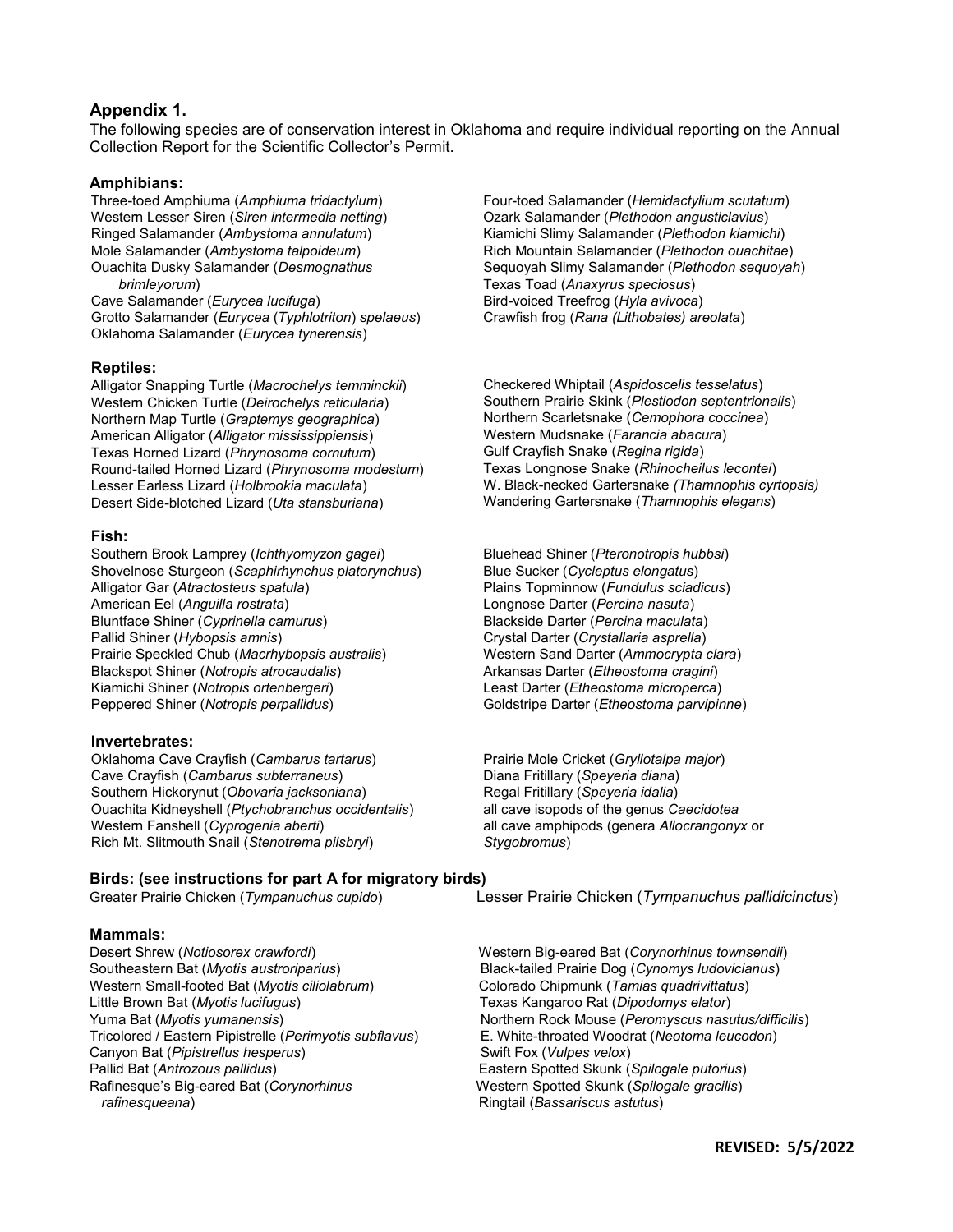### **Capture/Collection of Threatened and Endangered Species:**

Anyone who wishes to obtain authorization to collect threatened or endangered species must specifically state the species, the collection location (at least to the county level) and the number of individuals to be collected. Written justification/explanation is required by the applicant in order to obtain authorization to collect state-listed species. Unless a special exemption exists, a federal permit (typically an ESA Section 10 permit) is required from the U.S. Fish and Wildlife Service in order to collect/capture any federally-listed species.

The following three species are listed as threatened or endangered by the State of Oklahoma (OAC 800:25-19): Oklahoma Cave Crayfish (*Cambarus tartarus*) Blackside Darter (*Percina maculata*) Longnose Darter (*Percina nasuta*)

A federal permit, in addition to the state permit is required for the collection of the following species listed as threatened or endangered under the Endangered Species Act:

| Whooping Crane (Grus americana)                                                               | Piping Plover (Charadrius melodus)           |
|-----------------------------------------------------------------------------------------------|----------------------------------------------|
| Least Tern (Sterna (Sternulla) antillarum)                                                    | Red-cockaded Woodpecker (Picoides borealis)  |
| Rufa Red Knot (Calidris canutus rufa)                                                         | Black Rail (Laterallus jamaicensis)          |
| Arkansas River Shiner (Notropis girardi)                                                      | Ozark Cavefish (Amblyopsis rosae)            |
| Neosho Madtom (Noturus placidus)                                                              | Leopard Darter (Percina pantherina)*         |
| Amer. Burying Beetle (Nicrophorus americanus)                                                 | Ouachita Rock Pocketbook (Arkansia wheeleri) |
| Winged Mapleleaf (Quadrula fragosa)                                                           | Neosho Mucket (Lampsilis rafinesqueana)      |
| Rabbitsfoot (Quadrula cylindrica)                                                             | Scaleshell (Leptodea leptodon)               |
| Gray Bat (Myotis grisescens)                                                                  | Indiana Bat (Myotis sodalis)                 |
| Northern Long-eared Bat (Myotis septentrionalis) Ozark Big-eared Bat (Corynorhinus t. ingens) |                                              |
|                                                                                               |                                              |

\*\* The U.S. Fish and Wildlife Service published a special 4(d) rule (Vol. 43, No. 19, 01/27/1978) for the Leopard Darter that defers permitting and authorization for collection activities (included in definition of 'purposeful take' under the ESA) to the states; therefore, possession of a valid Oklahoma Scientific Collector's Permit exempts individuals from also requiring a Section 10 incidental take federal permit. Upon approval, applicants that include the Leopard Darter in Number 6 of the application will receive a copy of the letter of concurrence from the USFWS-Oklahoma Ecological Services Field Office with their approved permit.

### **Capture/Collection of Species with Closed Seasons:**

Oklahoma wildlife regulations designate a year-round closed season for specific wildlife species. If you wish to be authorized to collect any closed-season species, your permit application must specify the species and the collection location (at least to the county level). Additionally, written justification may be required depending upon the nature of the study and the number of specimens requested. Detailed location information is required for these species when submitting annual collection reports.

**Amphibians:** The following amphibians have a year-round closed season (OAC 800:25-7-9)

Three-toed Amphiuma (*Amphiuma tridactylum*) Ringed Salamander (*Amystoma annulatum*) Mole Salamander (*Ambystoma talpoideum*) Ouachita Dusky Salamander (*Desmognathus brimleyorum*) Cave Salamander (*Eurycea lucifuga*) Grotto Salamander (*Eurycea* (*Typhlotriton*) *spelaeus*) Oklahoma Salamander (*Eurycea tynerensis*) Four-toed Salamander (*Hemidactylium scutatum*) Western Slimy Salamander (*Plethodon albagula*) Ozark Salamander (*Plethodon angusticlavius*) Kiamichi Slimy Salamander (*Plethodon kiamichi*) Rich Mountain Salamander (*Plethodon ouachitae*) Sequoyah Slimy Salamander (*Plethodon sequoyah*)

**Birds**: The following resident birds have a year-round closed season (OAC 800: 25-7-14). (Please note: The collection of all migratory birds is regulated under the Migratory Bird Treaty Act and therefore the collection of birds other than resident game birds requires a federal permit in addition to this state permit.)<br>Greater Prairie Chicken (Tympanuchus cupido) Lesser Prairie Chicken (Tympanuch Greater Prairie Chicken (*Tympanuchus cupido*) Lesser Prairie Chicken (*Tympanuchus pallidicinctus*)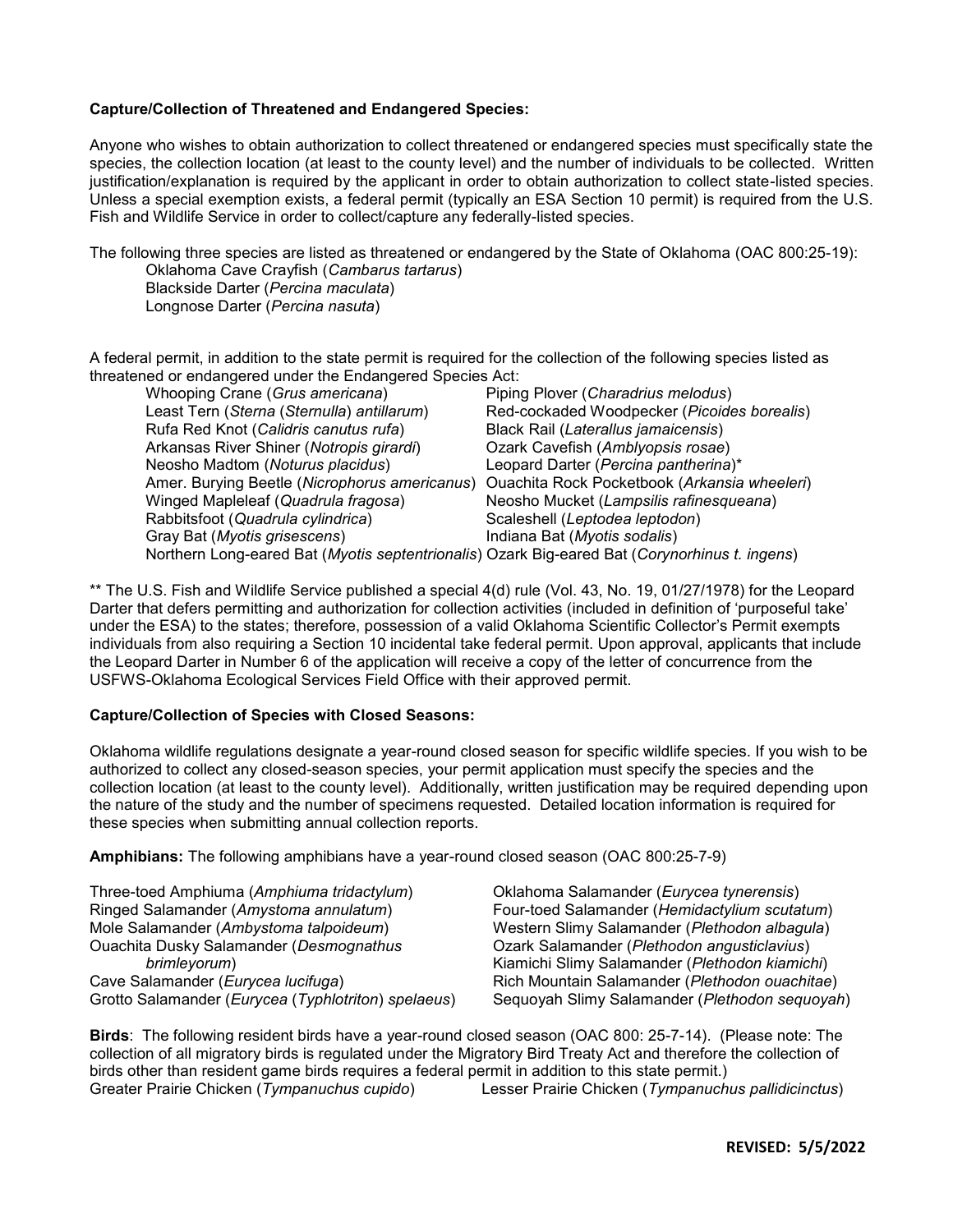### **Invertebrates:** None

**Mammals**: The following mammals have a year-round closed season (OAC 800:25-7-62) Swift Fox (*Vulpes velox*) Eastern Spotted Skunk (*Spilogale putorius*) Western Spotted Skunk (*Spilogale gracilis*) Ringtail (*Bassariscus astutus*)

**Reptiles:** The following reptiles have a year-round closed season (OAC 800:25-7-8) Alligator Snapping Turtle (*Macrochelys temminckii*) Western Chicken Turtle (*Deirochelys reticularia)* Northern Map Turtle (*Graptemys geographica*) American Alligator (*Alligator mississippiensis*) Texas Horned Lizard (*Phrynosoma cornutum*) Round-tailed Horned Lizard (*Phrynosoma modestum*) Lesser Earless Lizard (*Holbrookia maculata*) Desert Side-blotched Lizard (*Uta stansburiana*) Com. Checkered Whiptail (A*spidoscelis tesselatus*) Western Mudsnake (*Farancia abacurra reinwardtii*) Gulf Crayfish Snake (*Regina rigida rigida*) Wandering Gartersnake (*Thamnophis elegans*)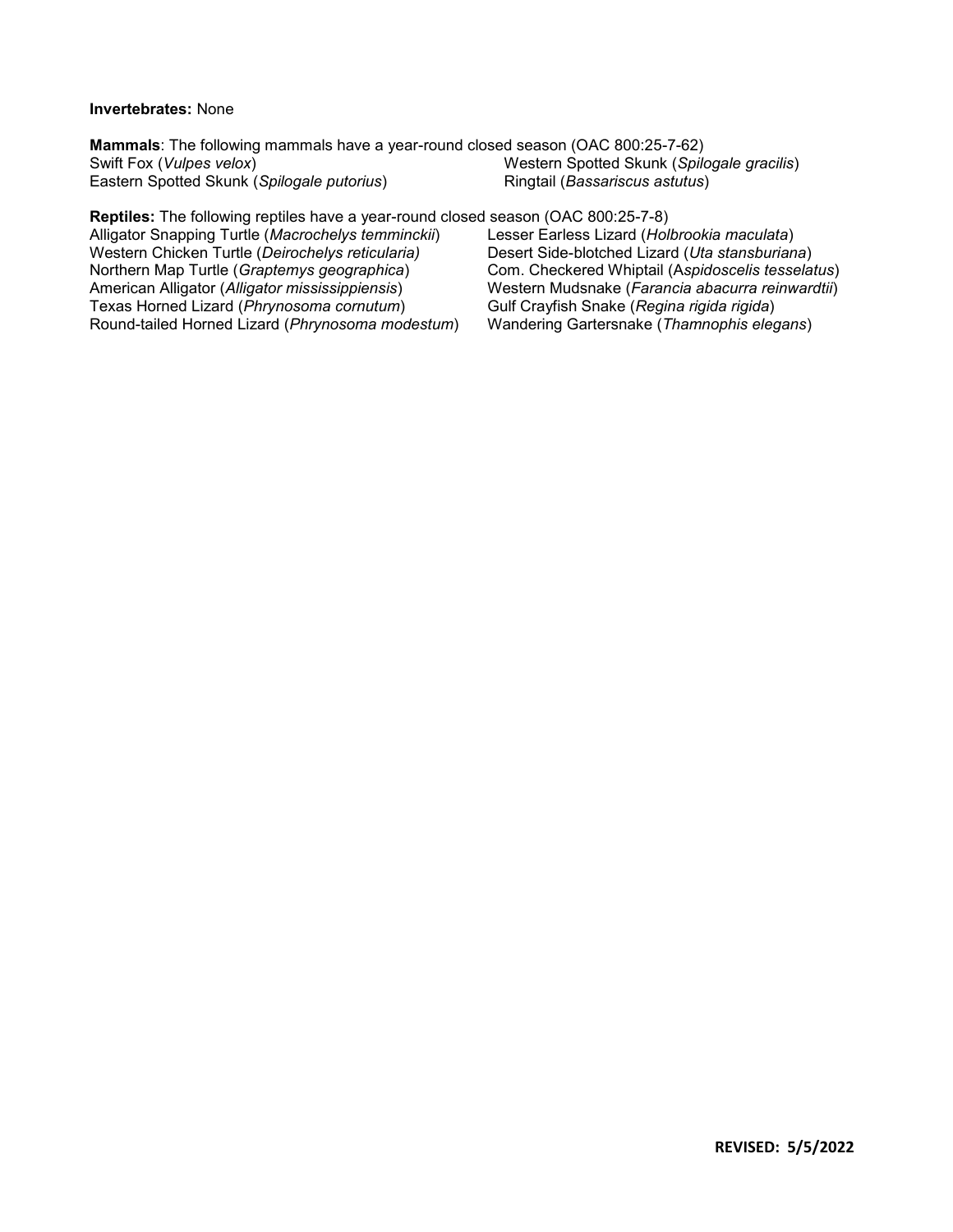# **OKLAHOMA WILDLIFE STATUTE, TITLE 29**

### **§4-118. SCIENTIFIC PURPOSES LICENSE.**

- A. No person may kill or capture wildlife or take their nests or eggs for scientific purposes without having first procured a license from the Director.
- B. A scientific purposes permit may be issued to anyone sixteen (16) years of age or older when the Director is presented with:
	- 1. A written testimonial from one well-known scientist or from any well-known scientific institution, i. the testimonial certifying to the good character and fitness of the individual; and
	- 2. A signed application listing
		- a. the species sought,
		- b. the means to be used to take such species, and
		- c. the reason for collection.
- C. The annual fee for such license shall be Ten Dollars (\$10.00).
- D. Each license shall list the species that the licensee is permitted to take, the means of taking and the period during which such may be taken.
- E. Each licensee shall report to the Director at the end of each year the number and species of wildlife taken or killed and any other relative collection data as the Department may require.
- F. Upon application, licenses may be renewed without complying with the provisions of paragraph 1, subsection B of this section. However, no license may be renewed before the receipt of an annual report.
- G. Upon conviction that any licensee killed or captured wildlife, took nests or eggs for other than scientific purposes, or took any game by means other than that described on the license, the licensee shall be punished in the same manner as though the license had never been issued and the license shall be void.

## **OKLAHOMA WILDLIFE REGULATIONS, TITLE 800**

### **800:25-26-1. Purpose**

The purpose of this Subchapter is to establish application procedures for obtaining a permit for the collection of fish and wildlife species for scientific purpose.

### **800:25-26-2. Application and fees**

(a) Anyone sampling or collecting fish or wildlife, or their nests or eggs for scientific purposes, must first have authorization from the Department. A fee will be charged to cover the costs of processing and handling the issuance of the permit. The issuance of a scientific collector permit shall constitute written authority from the Department for such collection activities.

- (b) The following are the procedures for obtaining a scientific collector permit
	- (1) Applications may be obtained by contacting the Oklahoma Department of Wildlife Conservation at P.O. Box 53465, Oklahoma City, 73152 or by appearance at Department Headquarters, 1801 N. Lincoln Blvd.
	- (2) The application must be accompanied by a letter of recommendation from at least one well-known scientist, or from any well-known scientific institution, who will vouch for the applicant's integrity and character. The letter must contain a brief statement about the purpose of the project.
	- (3) Permits expire at the end of each calendar year. A new application must be filed each time an applicant applies for a permit. A letter of recommendation may be required for each application.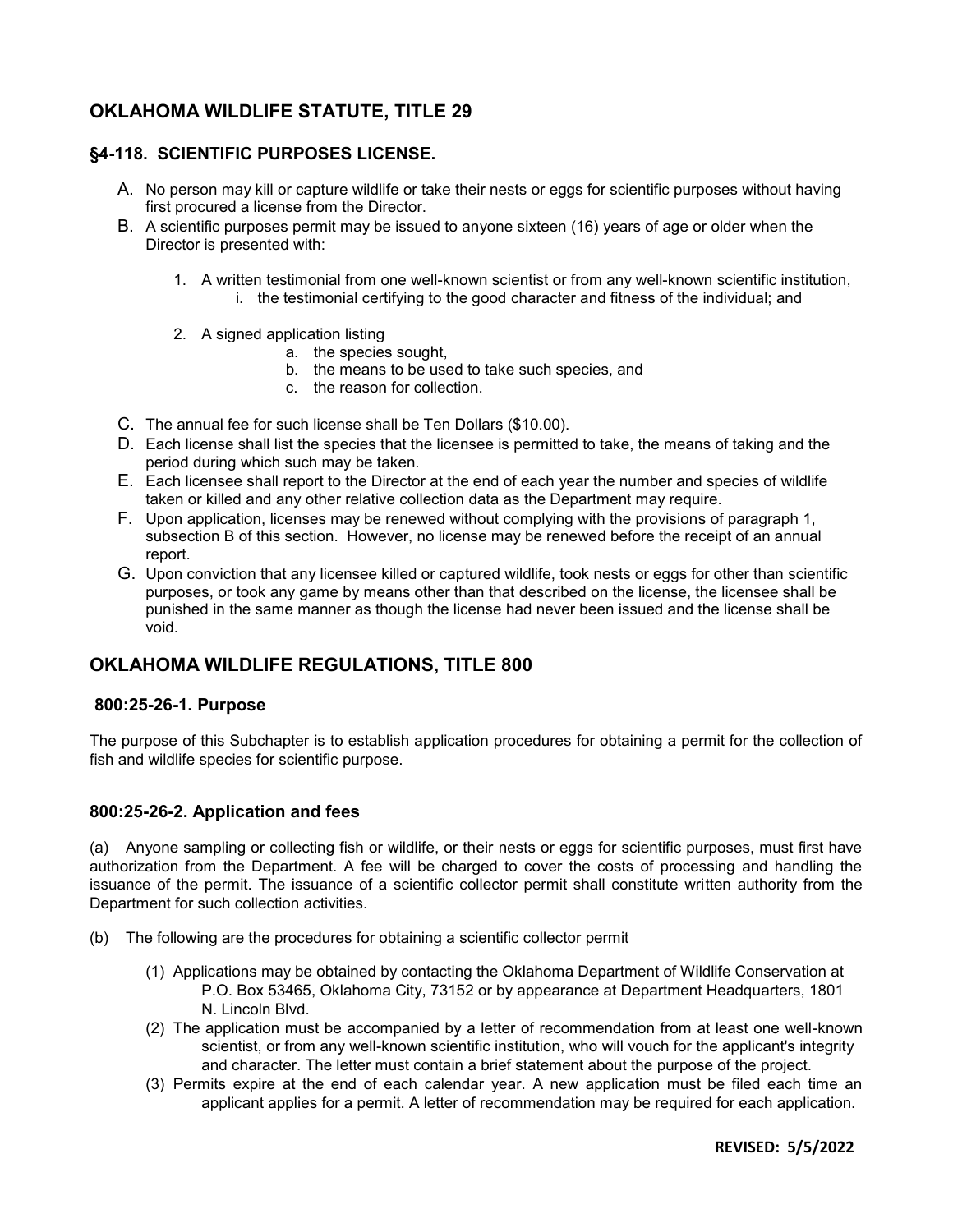### **800:25-26-3. Use**

(a) A copy of the approved application must be carried with the collector permit when sampling or collecting in the field.

(b) The permit holder must notify the Law Enforcement Division at least twenty-four hours prior to the time of sampling or collecting in any county. Notification must be made prior to each trip, unless prior arrangements to the contrary have been made with the Game Warden(s) in the counties involved.

(c) Instructors in charge of educational classes may take classes into the field and allow students to collect in their presence under their permit. If students collect or sample fish or wildlife when the instructor is not present, they must have their own permit.

(d) Except as stipulated in (e), persons who sample or collect fish or wildlife under a scientific collector permit are not required to possess a fishing or hunting license.

(e) The permit does not authorize the holder to collect game, furbearing, or predatory species with firearms, bows and arrows, or fish with any hook and line method without a valid Oklahoma hunting and/or fishing license. The following species may not be taken under a scientific collector permit: deer, bear, elk, antelope, or wild turkey.

(f) This permit does not authorize sampling or collecting on State or Federal Refuges or Wilderness Areas.

(g) Only those specific species, areas, and methods approved by the Department will be covered by the permit. Any variations from the above rules must be covered by specific written approval by the Director and said approval shall be attached to and carried with the permit.

(h) A Scientific Collector's permit shall not be used to collect those species of wildlife for which a statewide closed season has been established by the Oklahoma Wildlife Commission, unless specifically authorized.

(i) A Federal Permit is required in addition to the state permit, if migratory birds, threatened or endangered species are to be collected.

### **800:25-26-4. Reporting**

(a) The permit holder must submit a report listing all fish and wildlife collected within thirty (30) days of the end of the calendar year.

(b) Failure to submit a report, even if no fish or wildlife were collected, is cause for revoking the permit. No renewals will be issued without receipt of completed report forms.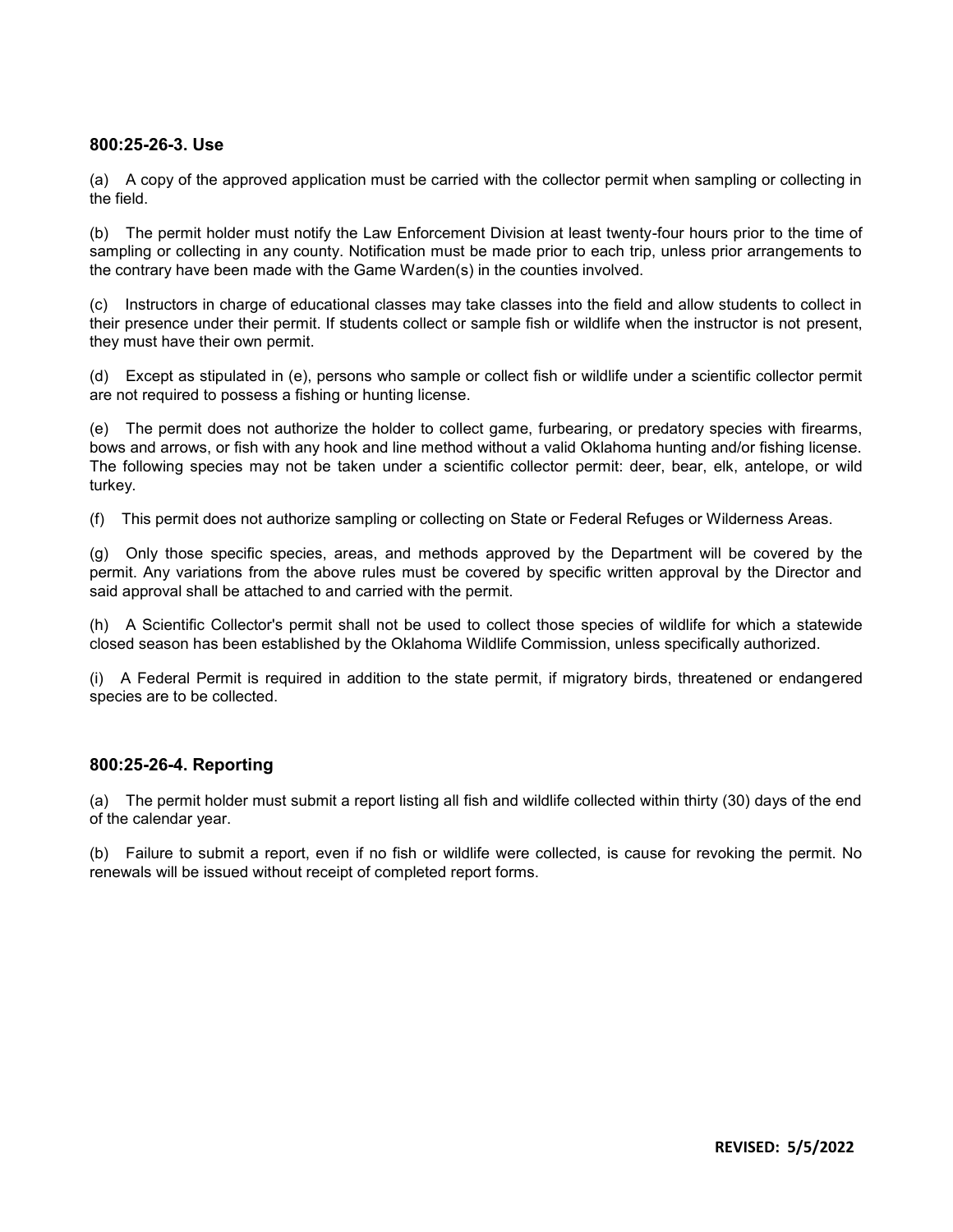# **The following information is provided as a special advisory for Scientific Collector's Permit applicants who wish to collect bats or animals within cave environments.**

Since you have applied for a Scientific Collector's Permit to trap, salvage, or collect bats in Oklahoma, you are likely aware of White-nose Syndrome (WNS) and the danger it poses to populations of cave bats in North America. The following resources provide information about the disease (new information is posted regularly):

US Fish & Wildlife Service [http://www.whitenosesyndrome.org](http://www.whitenosesyndrome.org/) USGS National Wildlife Health Center [http://www.nwhc.usgs.gov/disease\\_information/white](http://www.nwhc.usgs.gov/disease_information/white-nose_syndrome/index.jsp)[nose\\_syndrome/index.jsp](http://www.nwhc.usgs.gov/disease_information/white-nose_syndrome/index.jsp) NSS (National Speleological Society)<http://caves.org/WNS>

Report any signs of WNS to the OK Dept. of Wildlife Conservation as soon as possible: [melynda.hickman@odwc.ok.gov](mailto:melynda.hickman@odwc.ok.gov) or 405-990-4977.

Because human spread of WNS is considered a possibility and the additional stress to bats by researchers may increase arousals and cause loss of fat reserves or interfere with maternity activities, the following conditions apply to your Wildlife Collector's Permit:

**Those permit applications that propose entering bat roosts (hibernacula, maternity or both)must show evidence that the cave owner and/or manager has been contacted and that the applicant has received permission to access the cave. If the research project or survey spans multiple years, the Wildlife Department may restrict the number of times the roost can be entered.** 

**Any equipment (nets, traps, gloves, etc.) that has been in contact with bats outside of Oklahoma must be properly decontaminated in accordance with the most current WNS National Decontamination Protocol before being used in Oklahoma. Any equipment that has contacted bats or has been inside caves or mines in suspect/confirmed WNS-affected counties in the nation may not be used in Oklahoma. Properly decontaminate gear being used in a suspect/confirmed Oklahoma county between sites.** 

[https://www.whitenosesyndrome.org/sites/default/files/resource/national\\_wns\\_decon\\_protocol\\_04.12.](https://www.whitenosesyndrome.org/sites/default/files/resource/national_wns_decon_protocol_04.12.2016.pdf) [2016.pdf](https://www.whitenosesyndrome.org/sites/default/files/resource/national_wns_decon_protocol_04.12.2016.pdf)

The *Oklahoma Department of Wildlife Conservation's Recommendations and Suggested Best Management Practices to Address White-Nose Syndrome in Oklahoma* are available at:

[https://wildlifedepartment.com/sites/default/files/WNS\\_BMPS.pdf](https://wildlifedepartment.com/sites/default/files/WNS_BMPS.pdf)